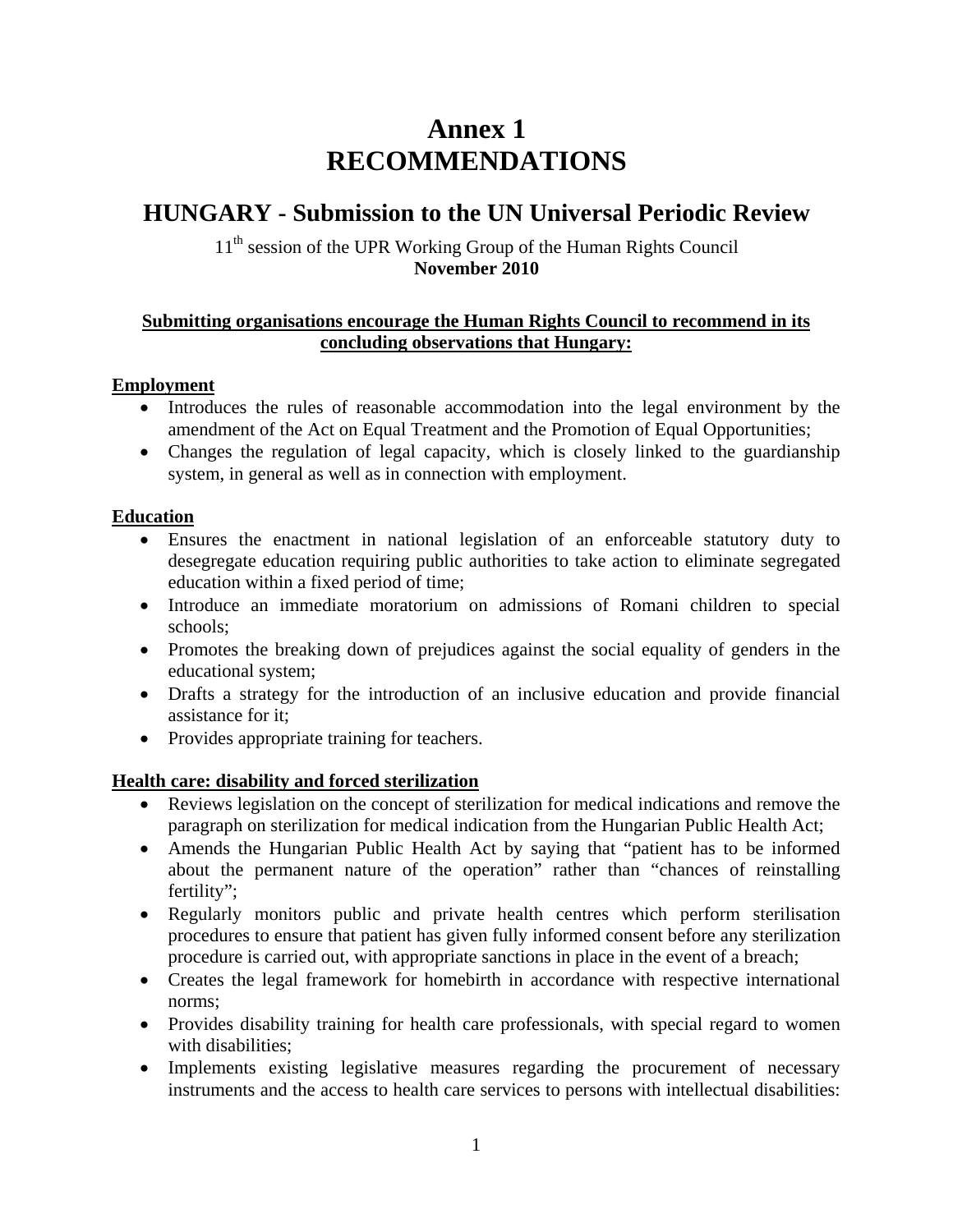provide services on an equal basis and with respect to primary (paediatric) care, dental care, as well as specialist medical services.

## **Torture or ill-treatment of detainees**

- Eliminates 'actual life imprisonment' (i.e. life long sentence without the possibility of parole), thus, make conditional release available to all sentenced prisoners;
- Signs and ratifies the Optional Protocol to the Convention against Torture and other Cruel, Inhuman or Degrading Treatment or Punishment, and designate the National Preventive Mechanism;
- Ensures that persons deprived of their liberty who claim to have been ill-treated by officials have access to independent medical examination;
- Ensures effective remedy provided to victims of ill-treatment by officials.

## **Unlawful detention**

- Stops the practice of arbitrarily detaining asylum seekers in immigration detention beyond the period prescribed by the law;
- If detention of migrants is deemed necessary, provides adequate detention conditions with sufficient space, recreational activities, outdoor stay and psychosocial assistance for people in need;
- Takes effective steps that police personnel guarding immigration jails undergo systematic intercultural, basic human rights and conflict resolution trainings.

#### **Right to asylum**

• Takes effective steps that police provide adequate mechanisms to identify potential asylum seekers in border procedures to better respect the principle of *non-refoulement;*

## **Human trafficking**

- Amends criminal legislation according to the standards set forth in the Palermo Protocol, with adequate attention paid to internal trafficking and its victims; include sexual exploitation as a purpose;
- Develops institutional system that is adequately prepared to provide unconditional immediate and effective help to victims of trafficking and provide sustainable shelter;
- Collects and analyses data on victims of trafficking, including data disaggregated by gender, age, ethnicity and place of origin (also in cases of internal trafficking);
- Provides targeted prevention programmes in child care institutions and in socially and economically disadvantaged areas and develops prevention programs targeted to specifically Roma women and youth as well as children exposed to domestic violence;
- Provides trainings to law enforcement authorities, childcare, educational workers, social workers and NGOs in order to ensure effective identification of the victims.

#### **Violence against women**

- Provides a clear definition of domestic violence in a legally binding document based on international definitions;
- Introduces domestic violence as a *sui generis* crime in the Penal Code of Hungary;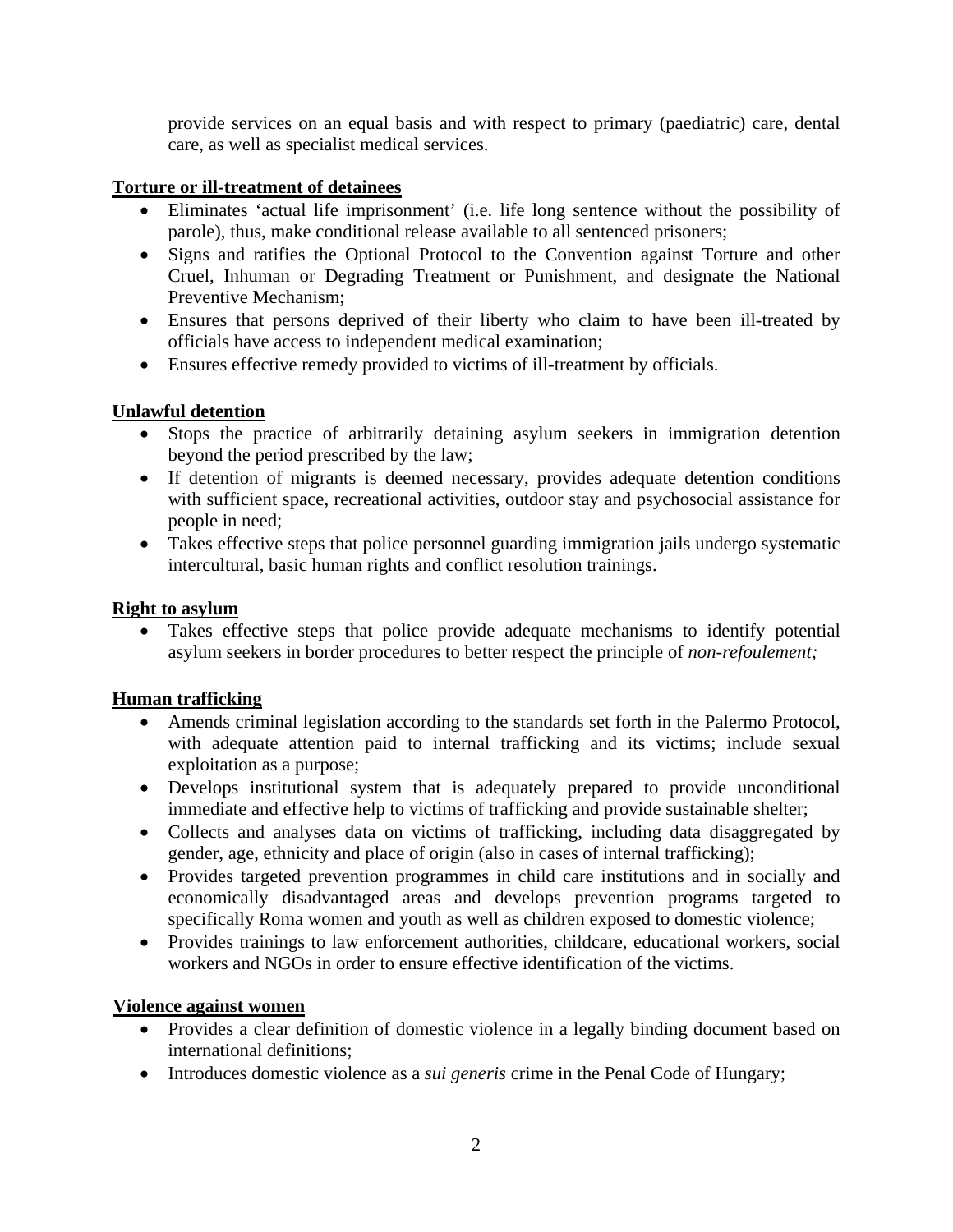- Reforms the Penal Code to define sexual crimes as crimes violating women's rights to bodily integrity and that the law defines rape as sexual intercourse without consent;
- Amends the regulations on the restraining orders, and any other law failing or hindering to provide effective protection against domestic violence in a separate piece of legislation on domestic violence;
- Makes gender-disaggregated statistical data collection an obligation;
- Introduces training courses for public officials with the involvement of NGOs having worked in the field of combating violence against women;
- Trains law enforcement officials and other relevant state actors to adequately and sensitively act in cases of violence against women;
- Provides financial support for existing services (telephone line and personal legal and psychological counseling) provided by NGOs;
- Recognises multiple discrimination in current and future policies and take concrete and effective steps to prevent and counter the effects of multiple discrimination faced by Roma women;
- Provides law enforcement officials and other state actors which assist victims of violence with anti-racism and anti-discrimination training in order to effectively assist Roma women, and other women from disadvantaged groups who are experiencing violence;
- Organises education programs for young Roma women on the protection against domestic violence.

#### **Investigating hate crime**

- Consistently, clearly and strongly states that attacks against Roma and other minorities are not acceptable in Hungary, each time an incident occurs;
- Investigates promptly and impartially incidents of violence against Roma and other minorities and prosecute perpetrators of such crimes to the fullest extent of the law, whether they are committed by law enforcement officers or by private parties;
- Makes guidelines and protocols to law enforcement and judicial authorities on identifying and investigating racially-motivated crime;
- Publishes detailed statistics in a format readily available and understandable to a lay person – at minimum yearly – the number of racially-motivated crimes occurring and prosecuted, including disaggregated data on the specific victim groups;
- Introduces professional training and capacity-building activities for law-enforcement, prosecution and judicial officials dealing with hate crimes;
- Provide ways to victims of hate crimes with access to counseling, legal assistance as well as effective access to justice should be explored in co-operation with relevant actors;
- Ensure co-operation at the national and international levels, including with relevant international bodies and between police forces, to combat violent organized hate crimes.

#### **Prosecution**

• Ensures that the Code on Criminal Procedure defines the procedural rights of persons with intellectual and psycho-social disabilities by introducing their special needs (such as the presence of a supporter at any procedural act) into the regulation of the Codex;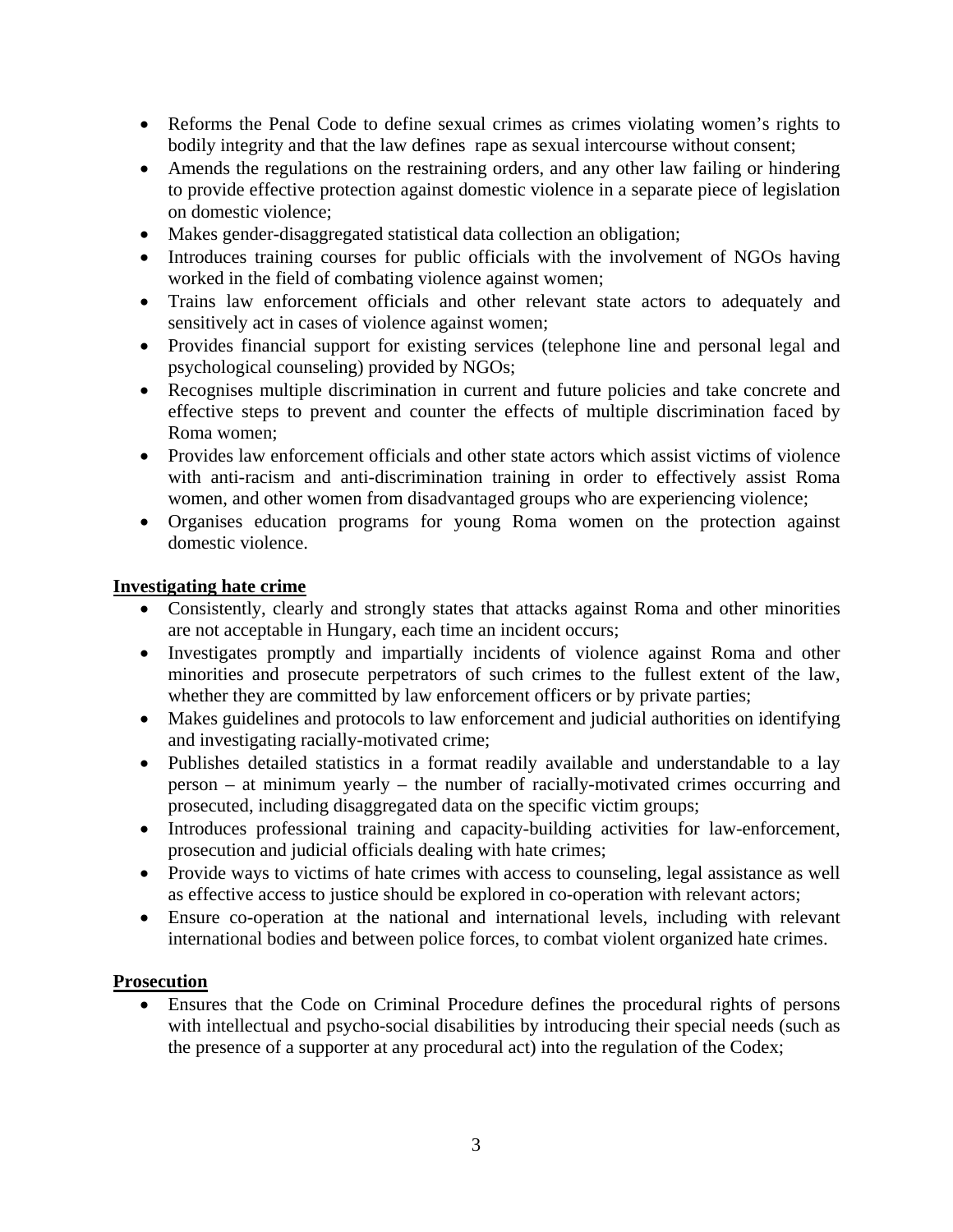• Incorporates the special needs of persons with intellectual and psycho-social disabilities into the protocol and the training of the police, with special attention to the right to dignity of these persons.

## **Hate speech**

- Adopts and implements policy for expressions of racial animosity in the police force or other branches of law enforcement and public administration, with swift and public punishment, including dismissal of offenders;
- Adopts effective measures to prevent, identify and, where relevant, punish manifestations of racial bias in the judicial system.

## **Media**

- Modifies media legislation to ensure independent press in Hungary;
- Modifies the election of Member of the Media Council to ensure impartial and independent Authority in the field of media.

## **Freedom of Assembly**

• Modifies the act on freedom of assembly to be in line with the European Court of Human Right's decisions.

## **Right to participate and incapacity**

• Revokes plenary guardianship and guardianship with general limitations, and present alternatives, such as supported decision-making, that do not involve the restriction of the capacity to act. The restriction of the capacity to act must be a last resort.

## **Right to vote**

- Amends Article 70(5) of Hungary's Constitution, on the deprivation of the right to vote of persons under guardianship to ensure the right to vote for persons under guardianship.
- Incorporates the requirement of complex accessibility into the law on electoral procedure, thus electoral procedures in general would become barrier-free and accessible to persons with disabilities.

## **Rights of minorities to political participation on a local governmental and a national level**

- Takes effective steps to complete the legislative process on the parliamentary representation of national and ethnic minorities in cooperation with and with the consent of the national minority self-governments of the 13 national and ethnic minorities;
- Takes effective steps to ensure the parliamentary representation of numerically smaller minorities; it should utilize the concept note put forward by the Parliamentary Commissioner for the Rights of National and Ethnic Minorities regarding the issue;
- Takes more specific measures to improve the level of participatory decision-making and implementation in municipal governments with regard to minority.

## **Persons with disabilities**

• Aligns the Hungarian social policy with the objectives of international obligations, and prepares a strategy for the replacement of large residential institutions, alongside with the